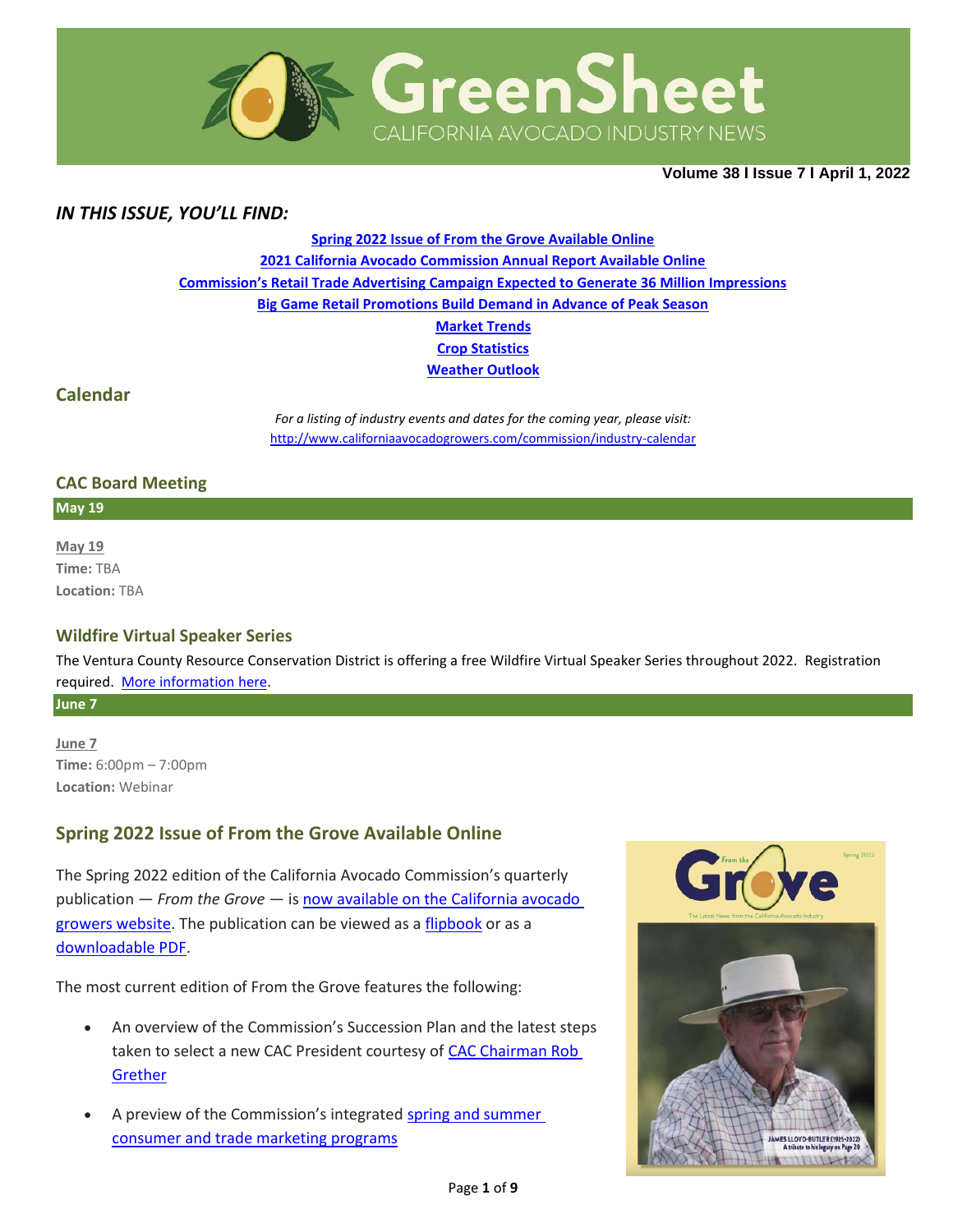- An inside look at CAC's year-round work t[o develop and promote California avocado recipes](https://www.californiaavocadogrowers.com/sites/default/files/documents/4-Cooking-Up-New-Recipe-Support-Spring-2022.pdf) to build demand for the fruit
- A summary of the [Commission's robust retail trade advertising prog](https://www.californiaavocadogrowers.com/sites/default/files/documents/6-2022-Trade-Advertising-Spring-2022.pdf)ram
- Highlights from CAC's [2021 California Avocado Tracking Study](https://www.californiaavocadogrowers.com/sites/default/files/documents/8-2021-California-Avocado-Tracking-Study-Highlights-Spring-2022.pdf)
- A behind-the-scenes look at the marketing team's pre-season "sell-in" efforts to [secure promotional support from](https://www.californiaavocadogrowers.com/sites/default/files/documents/9-The-Sell-In-Spring-2022.pdf)  [retailers and foodservice operators](https://www.californiaavocadogrowers.com/sites/default/files/documents/9-The-Sell-In-Spring-2022.pdf)
- Best practices for [growing California avocados during a megadrought,](https://www.californiaavocadogrowers.com/sites/default/files/documents/3-Growing-Avocados-in-a-Megadrought-Spring-2022.pdf) including recommendations concerning irrigation, mulching, and stumping/tree removal
- The latest insights concerning CAC-funded [micropropagation of avocados research at The Huntington Botanical](https://www.californiaavocadogrowers.com/sites/default/files/documents/7-Micropropagation-of-Avocado-in-California-Spring-2022.pdf)  **[Gardens](https://www.californiaavocadogrowers.com/sites/default/files/documents/7-Micropropagation-of-Avocado-in-California-Spring-2022.pdf)**
- A tribute to [California avocado grower James Lloyd-Butler](https://www.californiaavocadogrowers.com/sites/default/files/documents/5-A-Gentleman-Farmer-Passes-On-Spring-2022.pdf) who passed earlier this year
- [Handler insights](https://www.californiaavocadogrowers.com/sites/default/files/documents/10-Early-Sales-Boost-California-Deal-Spring-2022.pdf) concerning the early sales boost this season and a look ahead at the potential for the peak season

# <span id="page-1-0"></span>**2021 California Avocado Commission Annual Report Available Online**

The California Avocado Commission's 2021 Annual report is now available on the California avocado growers' website. The 2021 Annual Report includes the Commission's audited financial statements for 2020-21 and ten-year industry statistics.

In addition, the report showcases the Commission's activities during the past year including:

- The continuation of the Commission's lighthearted, informative and inspirational advertising campaign, "the best avocados have California in them" that led to more than 1 billion impressions for consumer marketing
- CAC marketing team's increased use of streaming video and digital channels for advertising, which contributed to 93 million impressions on streaming channels and 16 million views on audio platforms



- Effective and engaging video content, such as CAC's road-trip recipe videos and the newly-released "California Avocados — History, Growers and Culture" video
- A review of the Commission's social media strategies and strong returns on engagement, including CAC's newly launched TikTok channel
- The role blogger advocates and Living Well Brand Advocates played in engaging, informing and entertaining targeted consumers
- The exceptional performance of the CaliforniaAvocado.com website's redesigned recipe section, including new recipes, photos and videos
- Creative means by which CAC interacted with media members and influencers in-person and virtually
- New merchandise made available on the successful online California avocado merchandise shop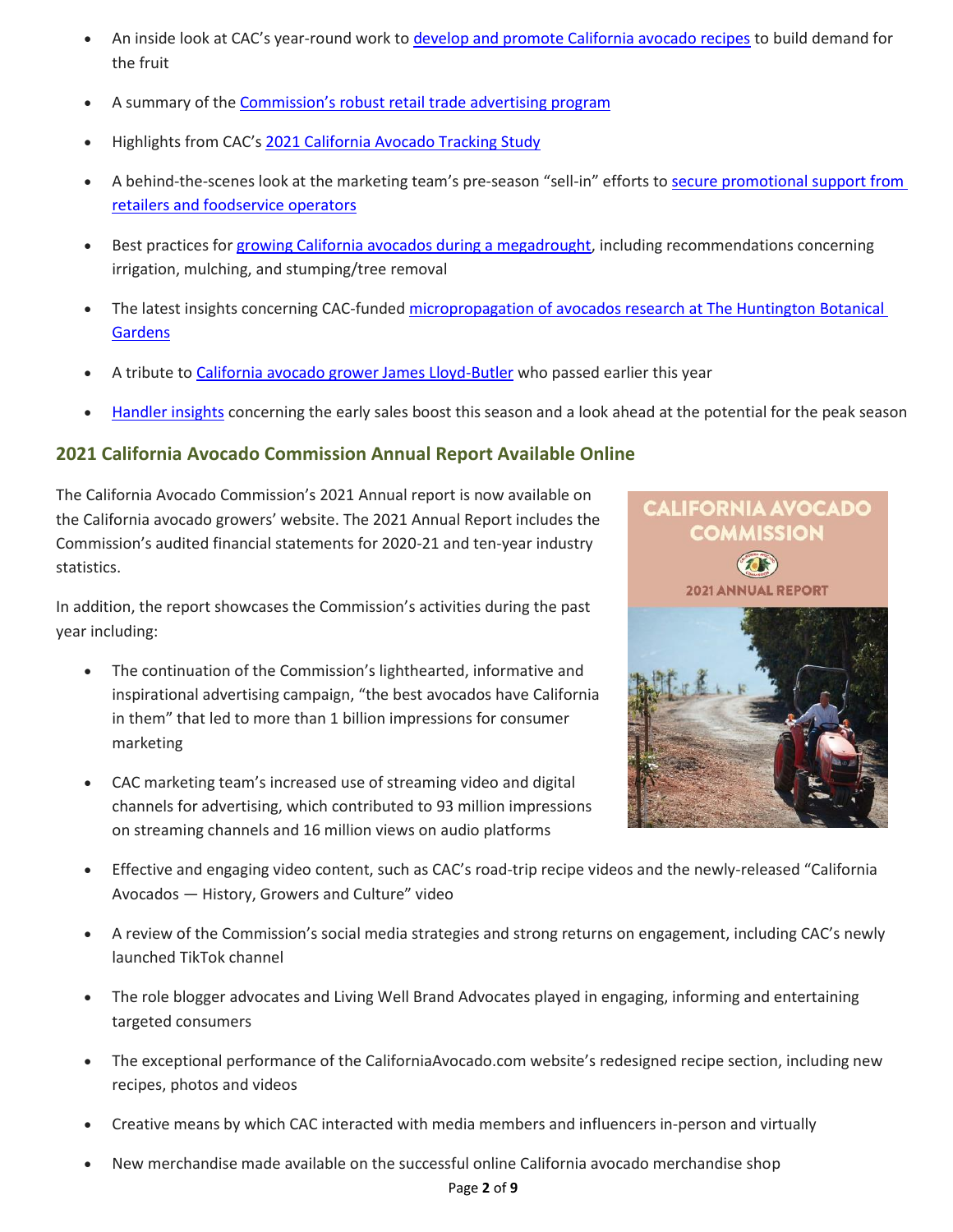- An overview of how the Commission used data and collaborative creativity to assist retailers and foodservice operators contending with supply chain and labor issues
- A summary of customized retailer and foodservice promotions
- A look at how CAC expanded its brand presence in Korea and China
- A review of the Commission's State-of-the-Industry survey, which was designed to help CAC collect concrete data on the profitability of the state's diverse avocado enterprises
- The Commission's launch of a new Sustainability webpage on the consumer website to grow awareness of growers' long-standing sustainability initiatives and practices
- A new GEM avocado webpage to address consumer and media interest in the variety
- Advocacy efforts focused on passing the Farm Workforce Modernization Act, advancing immigration reform, and mandating surveys of Ecuadorian production areas impacted by the avocado seed moth
- Training sessions and field days for California avocado growers concerning growers' most pressing concerns and interests, including GEM avocado trials, heat mitigation, fertilization
- Updates concerning the large avocado seed weevil, GEM avocado grove productivity, avocado branch canker

The [report can be viewed online as a flipbook](https://www.californiaavocadogrowers.com/commission/accountability-reports/annual-report-audited-financials) or viewed as a [downloadable PDF file.](https://www.californiaavocadogrowers.com/sites/default/files/2021-CAC-Annual-Report-FINAL.pdf)

## <span id="page-2-0"></span>**Commission's Retail Trade Advertising Campaign Expected to Generate 36 Million Impressions**

Each season, the California Avocado Commission prepares and executes a trade media plan with broad reach and frequency to keep California avocados top-of-mind with key industry members and buyers prior to and during the season. The 2022 retail advertising campaign runs from February through July, with some advertising support in October to showcase CAC's activities at the newly named The Global Produce and Floral Show (formerly the PMA Fresh Summit). The ads — which are targeted to the buying and merchandising side of the industry including retailers, wholesalers, growers, shippers, and wholesale clubs — not only support the sale and distribution of California avocados, but provide educational content for buyers and store personnel concerning best practices when merchandising California avocados. The ads feature the compelling creative and tagline from the current "the best avocados have California in them" ad campaign.

As part of the retail trade ad campaign, the Commission has created a compelling, easy-to-understand infographic demonstrating how retailers can grow their sales when California avocados are in season. The infographic provides statistics concerning the increase in weekly dollar sales, consumer preference for California avocados and the increase in sales velocity during California avocado season. This informative asset is being used in both digital and print ads. The Commission's digital ads link to CAC's retail website page where the targeted audience can view the infographic, while the full-page print ads feature the infographic and include a QR code that links to the same webpage. To kick off the season, the Commission placed a two-page spread in the Snack magazine. A vellum piece was used as an overlay on the right-hand page of the spread. The ad features California avocados in a retail setting with the headline: Avocado Sales Grow When California Avocados are in Season! When the vellum overlay is turned over, readers can view the same statistics featured in the infographic demonstrating how California avocados can positively impact sales. In March, both The Packer and The Produce News ran California avocado advertising. In addition, the Produce Business Masters of Merchandising March issue featured a full-page ad along with a full-page editorial highlighting the Commission's 2022 marketing programs designed to help increase retail sales and drive consumers to retail stores. In addition to running full-page print ads in the Snack magazine during the season, CAC will have ads in The Produce News, The Packer, Fresh Digest and Produce Business.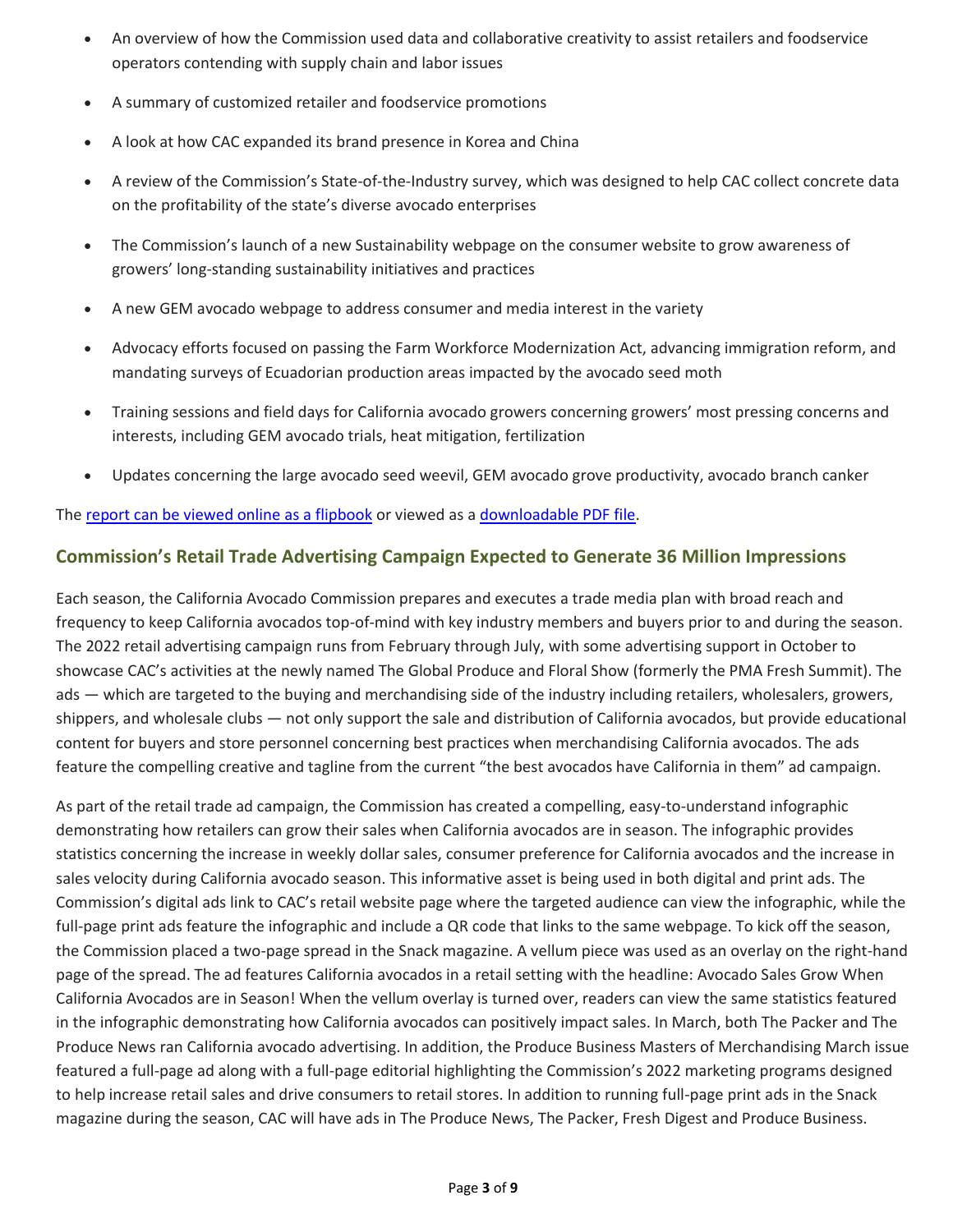The digital ad campaign consists of a mixture of email ads, trailers, a video sponsorship, wrap-around website ads and a podcast. A variety of digital ad sizes suited for desktop, website and mobile viewing will run in The Packer, PMG Fresh, The Produce News, Blue Book Produce Reporter, Supermarket Perimeter, Fresh Plaza, AndNowUKnow, Winsight Grocery Business and the Shelby Report. In 2021, the Commission tested the use of podcasts with favorable results. Because podcasts remain a popular messaging platform for CAC's targeted audience, Jan DeLyser, CAC vice president marketing, will be featured in an interview with an editor at Winsight Grocery Business in June.

Overall, the trade media plan includes 711 insertions expected to generate more than 36 million impressions, with 34 million secured by digital ads. Because of the Commission's frequency of ad purchases and its long-standing relationships with many of the trade publications, CAC was able to secure \$180,000 in added value free advertising.



*The Snack ad features California avocados in a grocery setting to showcase in-season avocado sales.*

# <span id="page-3-0"></span>**Big Game Retail Promotions Build Demand in Advance of Peak Season**

With California avocados harvested and headed to market earlier than usual in January 2022 and this year's Big Game taking place later than usual, some of the California Avocado Commission's most loyal retail partners launched promotions from the end of January to mid-February designed to move the early season fruit prior to and during one of the nation's most popular sporting events. The Big Game promotions helped secure distribution of the higher volume of early season fruit while building demand leading into peak season.

One of CAC's early season retail partners, Mollie Stone's, created a Big Game sales contest for all its stores in the San Francisco Bay area, challenging its retail teams to use California avocado display bins, CAC-designed goal posts and signage to showcase locally grown California avocados. The chain's newest store, for example, crafted produce department displays using multiple California avocado point-of-sale materials and cross merchandising layouts to inspire shoppers with easy-to-prepare Big Game snack ideas. By showcasing large, high-quality creative displays of fresh California avocados in their locations, the top three winning stores saw an increase of more than 20% in sales/unit volume as compared to 2021.

The Big Game promotions were a game-changer in helping these retailers transition from imported to California avocado supplies. Further, when specialty retailers take this step, other regional and chain retailers take note thereby building awareness of the locally sourced fruit's availability. Early season promotions also play a critical role in building demand for the fruit in advance of retail partners transitioning to peak season availability. These customers want to move California fruit in all sizes, in bags and as organic options at the same time and require significant supply in the pipeline to make the transition. The robust spring 2022 outlook for California avocados has fueled strong demand with California regional retailers and chain retail western divisions as the season heads toward March Madness, April holidays and Cinco de Mayo promotional opportunities. These mid-spring promotional events further fuel demand for and sales of California avocados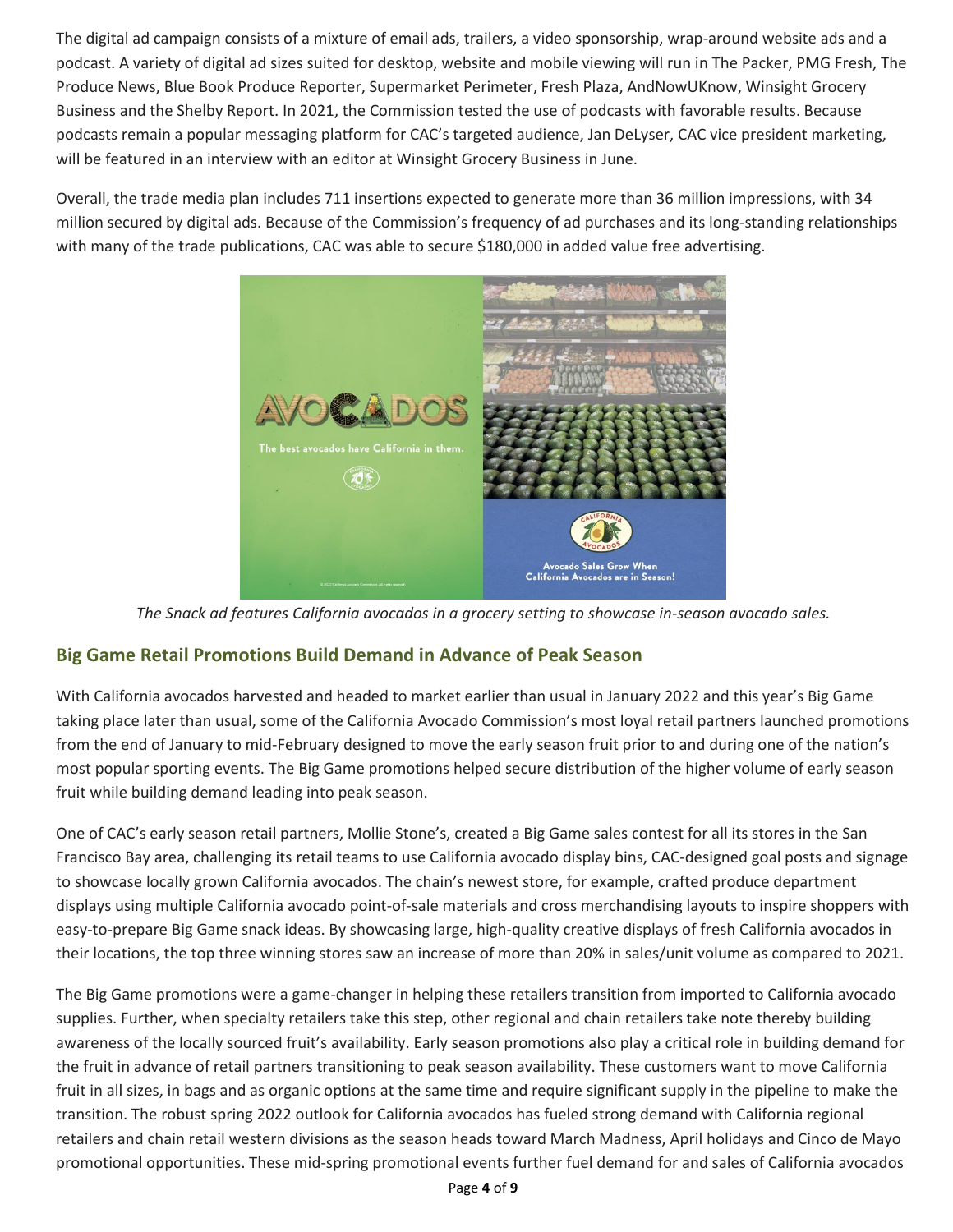as the industry continues peak volume during the summer months when American Summer Holidays promotions — Memorial Day, Father's Day and the 4th of July — are planned.



*This winning Mollie Stone's display utilized multiple California avocado-branded assets and cross promotions to inspire consumers and build sales for Big Game menu ideas.*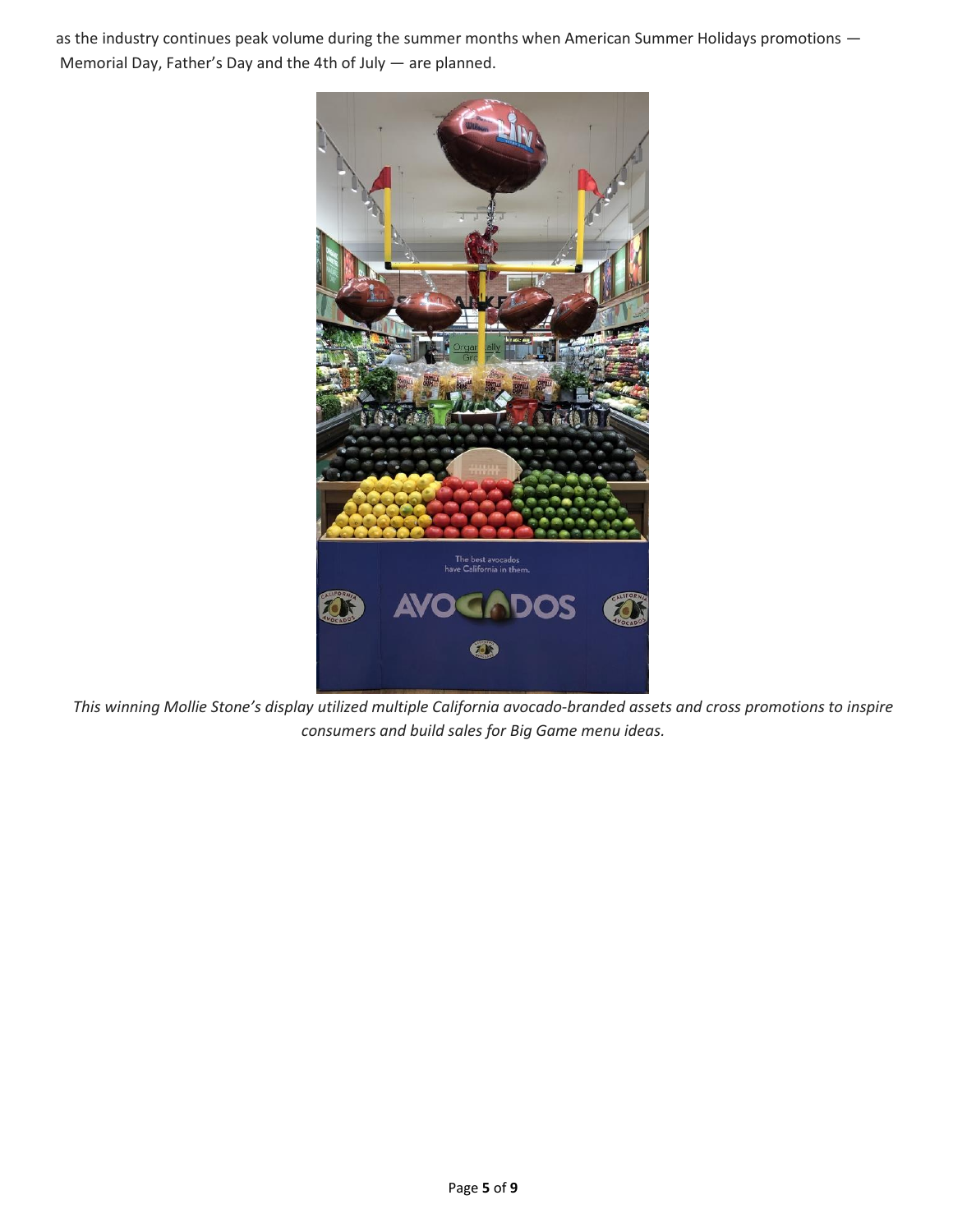## <span id="page-5-0"></span>**California Market Trends**

To view all market trend graphs, including "Weekly Volume Summary," "Weekly Avocado Prices" and "U.S. Avocado Supply," please visit[: http://www.californiaavocadogrowers.com/industry/market-statistics.](http://www.californiaavocadogrowers.com/industry/market-statistics)

|                                                                                                             | Conventional #1 | Organic #1                                           |  |  |  |
|-------------------------------------------------------------------------------------------------------------|-----------------|------------------------------------------------------|--|--|--|
| <b>California Hass</b>                                                                                      |                 | (Field Price Per Lb) $\sqrt{F}$ (Field Price Per Lb) |  |  |  |
| #32's                                                                                                       | $$2.30 - $2.50$ | $$2.44 - $2.52$                                      |  |  |  |
| 36's                                                                                                        | $$2.30 - $2.50$ | $$2.44 - $2.52$                                      |  |  |  |
| 40's                                                                                                        | $$2.16 - $2.30$ | $$2.54 - $2.64$                                      |  |  |  |
| 48's                                                                                                        | $$2.06 - $2.15$ | $$2.58 - $2.66$                                      |  |  |  |
| 60's                                                                                                        | $$1.52 - $1.60$ | $$2.26 - $2.34$                                      |  |  |  |
| 70's                                                                                                        | $$0.98 - $1.15$ | $$1.80 - $1.90$                                      |  |  |  |
| 84's                                                                                                        | $$0.64 - $0.75$ | $$1.02 - $1.10$                                      |  |  |  |
| *To subscribe to the Weekly Newsline, please contact the California<br>Avocado Society at (949) 940-8869 or |                 |                                                      |  |  |  |

California Avocado Society Weekly Newsline\* Avocado Prices – March 30, 2022

www.CaliforniaAvocadoSociety.org.

California Avocado Commission Weekly Volume Summary (Pounds)

|                          | <b>WEEKLY VOLUME SUMMARY</b>        |                                     |                                     |                                     |  |  |
|--------------------------|-------------------------------------|-------------------------------------|-------------------------------------|-------------------------------------|--|--|
|                          | (Volume in Pounds)                  |                                     |                                     |                                     |  |  |
|                          | <b>Week Ending</b><br>03/27/2022    |                                     | Season-to-Date<br>since 11/01/2021  |                                     |  |  |
|                          | (CA) Harvest /<br>(Import) Arrivals | Shipped by<br><b>AMRIC Handlers</b> | (CA) Harvest /<br>(Import) Arrivals | Shipped by<br><b>AMRIC Handlers</b> |  |  |
|                          | <b>California Detail</b>            |                                     |                                     |                                     |  |  |
| <b>HASS</b>              | 6,791,998                           | 7,084,620                           | 64,051,106                          | 50,914,613                          |  |  |
| LAMB                     | n                                   |                                     |                                     |                                     |  |  |
| GEM                      | 160,972                             | 50,525                              | 205,274                             | 50,525                              |  |  |
| <b>OTHER</b>             | 8,280                               |                                     | 258,805                             | 227,975                             |  |  |
| <b>CALIFORNIA TOTAL</b>  | 6,961,250                           | 7,135,145                           | 64,515,185                          | 51,193,113                          |  |  |
| <b>INDUSTRY ADJUSTED</b> | 7,097,089                           | 7,276,837                           | 65,796,207                          | 52,234,202                          |  |  |
|                          | <b>Imported Hass Detail</b>         |                                     |                                     |                                     |  |  |
| <b>MEXICO</b>            | 32,009,852                          | 22,738,171                          | 951,567,441                         | 590,779,614                         |  |  |
| <b>PERU</b>              | 150,000                             | 4,750                               | 150,000                             | 778,937                             |  |  |
| <b>CHILE</b>             | 505,784                             | 596,307                             | 11,131,105                          | 10,839,355                          |  |  |
| <b>COLOMBIA</b>          | 490,000                             | 112,075                             | 7,380,000                           | 3,376,925                           |  |  |
| <b>NEW ZEALAND</b>       | 0                                   |                                     | O                                   |                                     |  |  |
| <b>DOMINICAN</b>         | o                                   |                                     | 940,000                             | 1,433,200                           |  |  |
| <b>IMPORT TOTAL</b>      | 33,155,636                          | 23,451,303                          | 971,168,546                         | 607,208,031                         |  |  |
|                          | <b>Other Detail</b>                 |                                     |                                     |                                     |  |  |
| <b>CA EXPORT</b>         | 0                                   | 157,100                             | 0                                   | 596,625                             |  |  |
| <b>CA ORGANIC</b>        | 0                                   | 633,716                             | 0                                   | 3,890,526                           |  |  |
| <b>IMPORTED (Greens)</b> | 2,360,000                           |                                     | 44,810,000                          |                                     |  |  |
| <b>FLORIDA</b>           |                                     |                                     | 6,038,230                           |                                     |  |  |
| <b>GRAND TOTAL</b>       | 42,612,725                          | 30,728,140                          | 1,087,812,983                       | 659,442,233                         |  |  |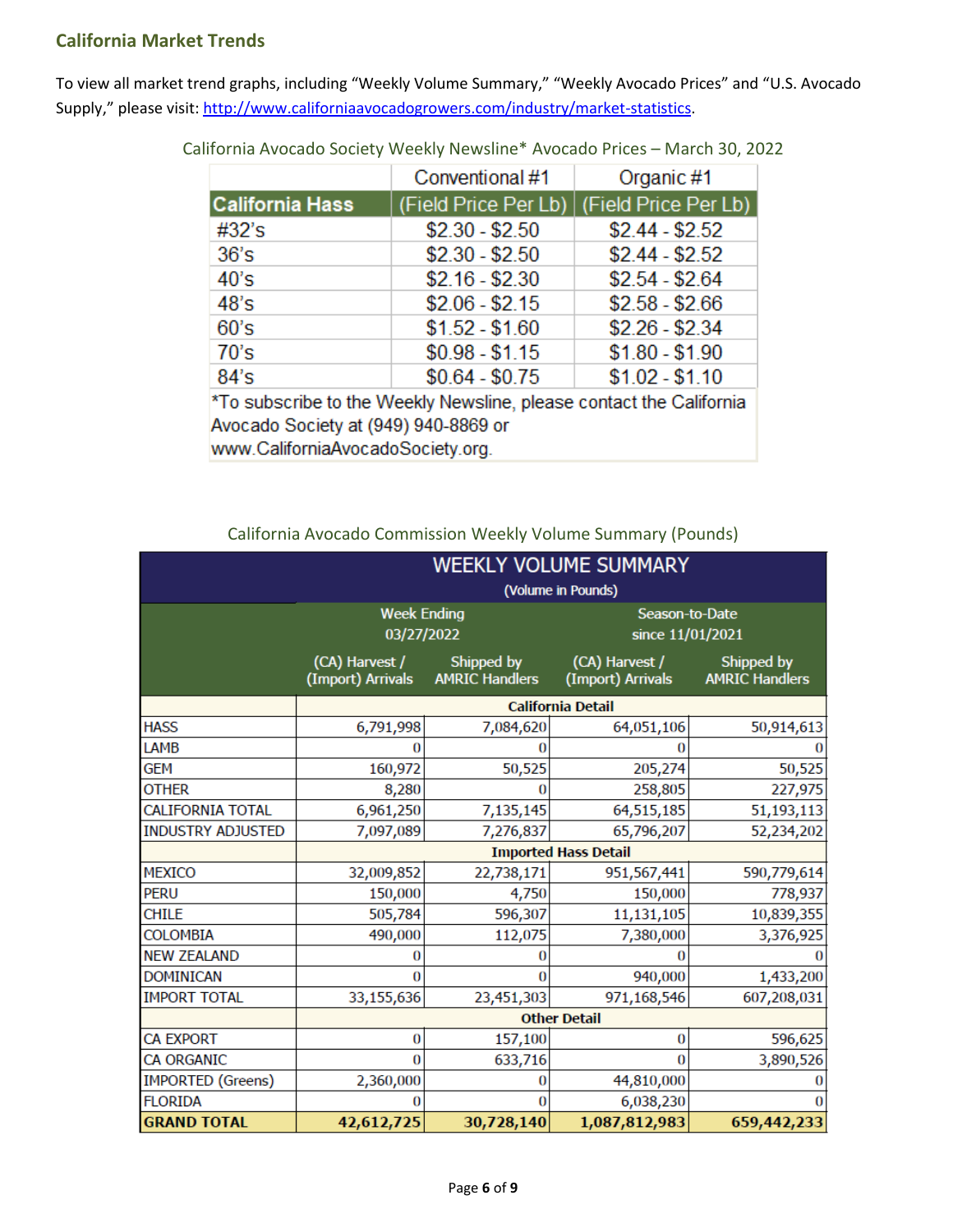# <span id="page-6-0"></span>**Crop Statistics**

The California crop continues to follow handler projections from the February 2022 update, with the 1st quarter harvest expected to come in around 70 million pounds. The table below now includes the 2nd quarter weekly harvest projections which indicate similar harvest to our current levels for the through April 10 and then hitting double digit weeks through June. While we all know California avocados have been available for months now, this 2nd quarter, when we see weekly double digit harvest levels, is officially "California Avocado Season." In order to ensure marketing support for the duration of the season, CAC will be conducting the Annual Grower Crop Survey during the month of April to better assess the total crop volume, and then will use that volume in conjunction with handler surveys to project timing of harvest to market. The next crop update (both volume and weekly harvest projections) will be available in May. Please keep an eye out for your grower crop survey in the mail the second week of April and respond using the self-mailer provided, or online through the grower website at the URL provided on your survey.

|                                                             | 2022 California Crop Weekly Harvest Statistics |                                                            |                                                            |  |  |  |
|-------------------------------------------------------------|------------------------------------------------|------------------------------------------------------------|------------------------------------------------------------|--|--|--|
| 4-Year Historical - AMRIC Handler Forecast - Actual Volumes |                                                |                                                            |                                                            |  |  |  |
| <b>All Varieties</b>                                        |                                                |                                                            |                                                            |  |  |  |
| <b>Week Ending</b>                                          | <b>4-Year Historical</b><br><b>Forecast</b>    | <b>AMRIC Handler</b><br><b>Forecast Feb</b><br>2022 Update | <b>Industry Adjusted</b><br><b>Actual Weekly</b><br>Volume |  |  |  |
| 9-Jan                                                       | 22,900                                         | 97,845                                                     | 128,277                                                    |  |  |  |
| 16-Jan                                                      | 338,800                                        | 614,010                                                    | 650,532                                                    |  |  |  |
| $23 - Jan$                                                  | 773,600                                        | 3,066,583                                                  | 3,085,410                                                  |  |  |  |
| 30-Jan                                                      | 1,551,000                                      | 5,235,768                                                  | 5,306,965                                                  |  |  |  |
| 6-Feb                                                       | 1,751,200                                      | 5,677,843                                                  | 5,690,403                                                  |  |  |  |
| 13-Feb                                                      | 1,541,700                                      | 4,077,427                                                  | 4,143,801                                                  |  |  |  |
| 20-Feb                                                      | 2,249,100                                      | 7,572,940                                                  | 7,746,990                                                  |  |  |  |
| 27-Feb                                                      | 3,968,300                                      | 8,090,084                                                  | 8,229,842                                                  |  |  |  |
| 6-Mar                                                       | 4,892,500                                      | 7,551,400                                                  | 7,772,042                                                  |  |  |  |
| 13-Mar                                                      | 4,717,800                                      | 7,325,500                                                  | 8,169,114                                                  |  |  |  |
| 20-Mar                                                      | 4,975,800                                      | 7,695,600                                                  | 7,728,488                                                  |  |  |  |
| 27-Mar                                                      | 4,747,400                                      | 7,363,500                                                  | 7,097,089                                                  |  |  |  |
| 3-Apr                                                       | 7,514,200                                      | 6,650,200                                                  |                                                            |  |  |  |
| 1st QTR SubTotal                                            | 39,044,300                                     | 71,018,700                                                 | 65,748,953                                                 |  |  |  |
| 10-Apr                                                      | 8,529,300                                      | 7,557,600                                                  |                                                            |  |  |  |
| 17-Apr                                                      | 10,678,900                                     | 9,474,000                                                  |                                                            |  |  |  |
| 24-Apr                                                      | 13,290,000                                     | 11,772,400                                                 |                                                            |  |  |  |
| 1-May                                                       | 14,573,700                                     | 12,917,600                                                 |                                                            |  |  |  |
| 8-May                                                       | 14,451,900                                     | 13,414,500                                                 |                                                            |  |  |  |
| 15-May                                                      | 13,738,400                                     | 12,748,100                                                 |                                                            |  |  |  |
| 22-May                                                      | 13,384,700                                     | 12,431,900                                                 |                                                            |  |  |  |
| 29-May                                                      | 13,769,400                                     | 12,772,300                                                 |                                                            |  |  |  |
| 5-Jun                                                       | 12,866,500                                     | 12,581,800                                                 |                                                            |  |  |  |
| 12-Jun                                                      | 12,533,100                                     | 12,260,500                                                 |                                                            |  |  |  |
| 19-Jun                                                      | 12,168,300                                     | 11,897,300                                                 |                                                            |  |  |  |
| $26 - Jun$                                                  | 12,750,900                                     | 12,471,000                                                 |                                                            |  |  |  |
| 3-Jul                                                       | 12,704,000                                     | 10,084,100                                                 |                                                            |  |  |  |
| 2nd QTR SubTotal                                            | 165,439,100                                    | 152,383,100                                                |                                                            |  |  |  |
| 3rd QTR SubTotal                                            | 94,477,800                                     | 81,805,800                                                 |                                                            |  |  |  |
| 4th QTR SubTotal                                            | 7,038,800                                      | 792,400                                                    |                                                            |  |  |  |
| <b>Total</b>                                                | 306,000,000                                    | 306,000,000                                                | 65,748,953                                                 |  |  |  |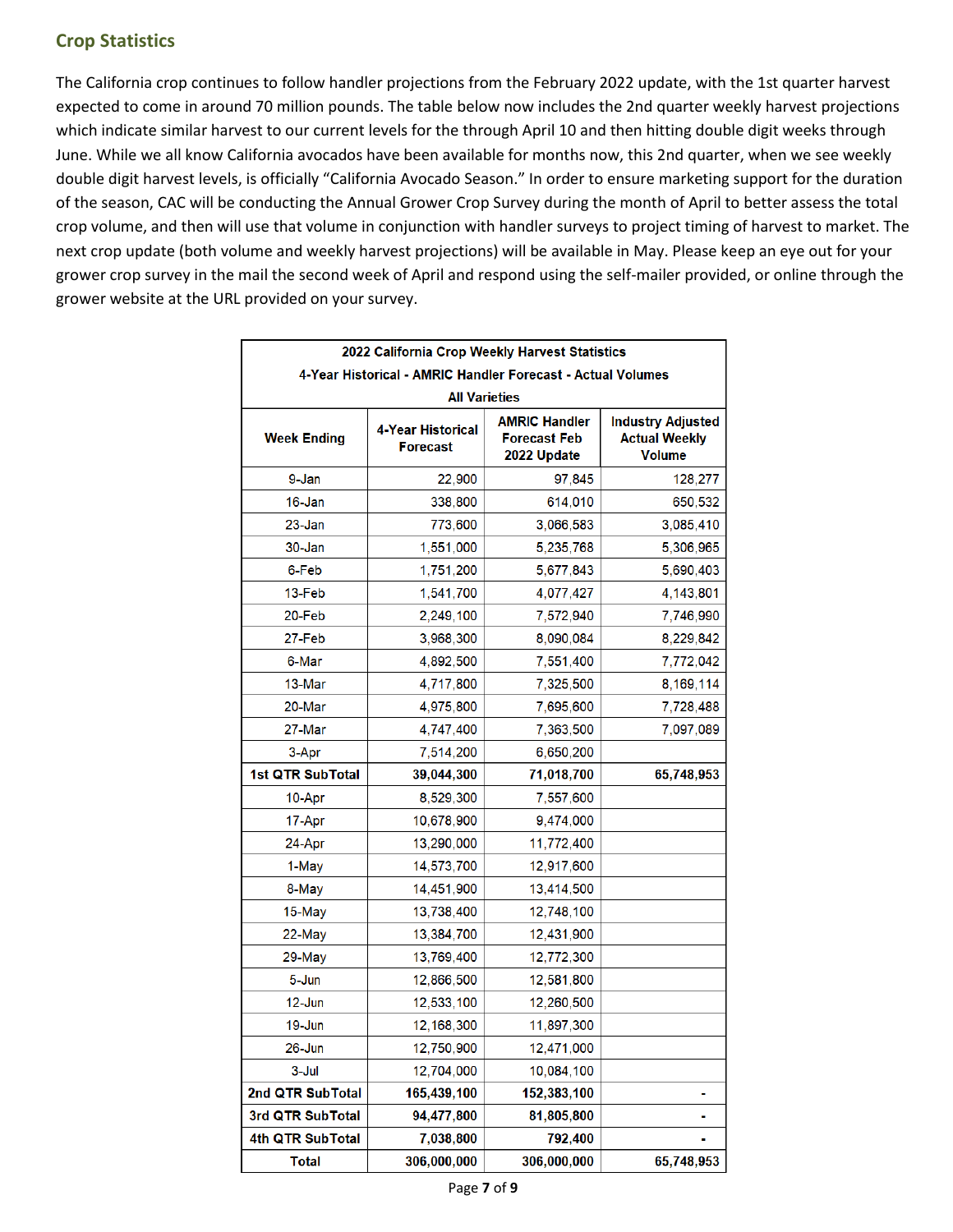## <span id="page-7-0"></span>**Weather: 30-Day Outlook For California's Coastal & Valley Areas**

(April 1 – April 30)

#### **BASIC PATTERN:**

Large Scale Pattern –

- A. We had heavy rains in SOCAL during 27-28th! However not much rain occurred in central and N California. Despite the SOCAL rains, for the most part, the current dry pattern for California is slow to release its dry grip on N and northcentral California. Sea surface temperature-related influences (IVTinit™) are consistent in focusing the rain developments mostly west of N and Central California. Upper lows, troughs and fronts do come SE and E into California, but lack vigor.
- B. Precipitation trend: Approximate dates of precipitation are: showers Apr 3-4 far N mountains, showers 7,10-11, 17-18, 21.
- C. April: Below normal sea surface temperatures are suggested by the latest guidance from the North American Multi-Model Ensemble (NMME) for Apr – June 2022. This will tend to support risk of frost in Apr on occasion for NW California coastal valleys, including Mendocino and Sonoma Co's, and early April in upper Salinas Valley, and San Luis Obispo Co coastal valleys. However, the combination of colder than normal sea surface along the California coast, and well above normal temperatures in inland valleys of California, including mountains and deserts, contributes stronger onshore flow and persistent or recurrent marine fog. For the north and central California coast, this encourages unusually persistent or recurrent conditions for fog drip in the coastal forests, and a normal end of the frost season in April.
- D. May: Turning much warmer than normal away from the coast, Including the coastal hills above the marine inversion (1200 ft), and valleys (interior Salinas Valley, Central Valley-both Sacramento and San Joaquin portions, and Delta. Again, the Redwood Coast will tend to be cool and drippy with recurrent onshore and marine layer…more fog drip than normal.

#### **FORECASTS FOR CALIFORNIA**

#### **Forecast for Northern and Central California:**

NORCAL Rains: Apr 3-4 (light), 7 (light), 10-11, 17-18 and 21.

CENTRAL CALIF Rains: Apr 11-12, 18 and 21.

WARM SPELLS: Apr 1-2, 6, 9 and 23-25.

COLD SPELLS: Apr 4, 7, 10-13, 17-19 and 21-22.

FRONTS WITH RAINS: Apr 3, 7, 10, 17 and 21.

FROST RISK: Mar 30-31, Apr 5-6, 13-14 and 19-20.

#### **Forecast for S California:**

SOCAL RAINS: Apr 13, 19 and 22.

SOCAL WARM SPELLS: Apr 1-2, 5-9, 14-17 and 24-26.

SOCAL COOL OR COLD SPELLS: Mar 29-30, Apr 4, 13-14 and 19-22.